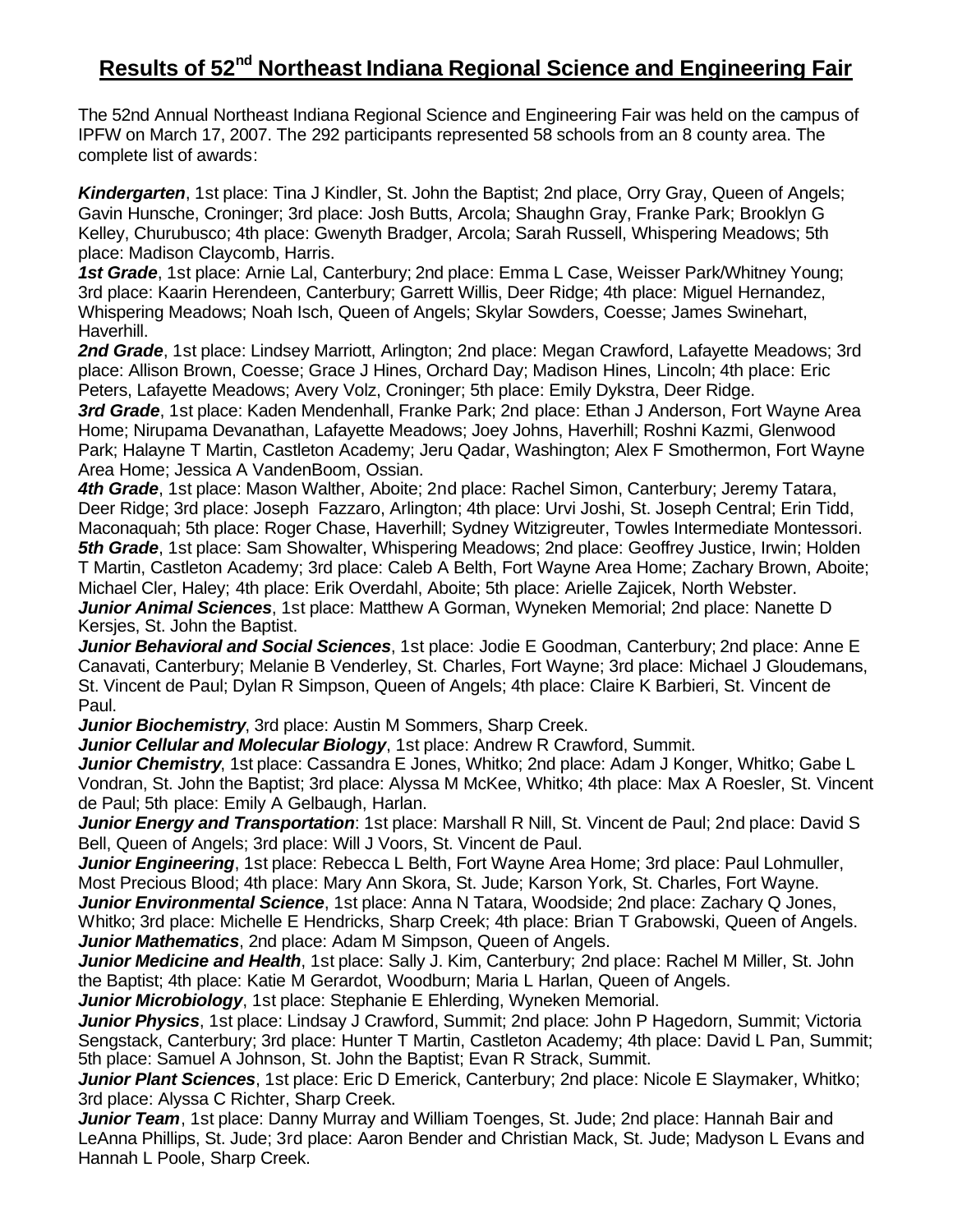*Senior Biochemistry*, 1st place: Hari Vasu, Homestead.

*Senior Environmental Science*, 1st place: August J Steigmeyer, Canterbury; 2nd place: Jacques Chansavang, Canterbury.

*Senior Plant Sciences*, 1st place: Rishika Chauhan, Snider.

American Chemical Society, \$75 and invitation to annual dinner meeting: Cassandra E Jones, Whitko; Hari Vasu, Homestead.

*Association for Women Geoscientists*, certificate: Anna N Tatara, Woodside.

*American Psychological Association*, certificate: Jodie E Goodman, Canterbury.

*Fox Island Alliance*, membership, certificate, and \$25: Megan Crawford, Lafayette Meadows; Zachary Q Jones, Whitko; August J Steigmeyer, Canterbury.

*William Joseph Gabet Award*, \$25: Mason Walther, Aboite; Sally J. Kim, Canterbury; \$100: Rishika Chauhan, Snider.

*Herbert Hoover Presidential Library Association*, Young Engineer Award, certificate & medallion: Marshall R Nill, St. Vincent de Paul.

*Huntington University*, certificate and \$50: Matthew F Danielson, Sunnybrook; Hari Vasu, Homestead. *Institute of Electrical and Electronics Engineers*, \$25: Hari Vasu, Homestead; Will J Voors, St.

Vincent de Paul; \$50: Rishika Chauhan, Snider; Lindsay J Crawford, Summit.

*International Society for Optical Engineering*, certificate: Lindsay J Crawford, Summit.

*IPFW Department of Psychology*, \$50 gift certificate: Jodie E Goodman, Canterbury.

*Isaac Knapp District Dental Society Award*, \$50 and certificate: Kevin Auer, Covington.

*Arthur G. Kurtz Memorial Award*, junior, \$100: Lindsay J Crawford, Summit; senior, \$150: August J Steigmeyer, Canterbury.

*Linda Balthaser Healthy Living/Healthy Planet Award*, healthy living book: Allison Brown, Coesse; Sam Showalter, Whispering Meadows; Sally J. Kim, Canterbury; healthy planet book: Megan Crawford, Lafayette Meadows; Erik Overdahl, Aboite; Anna N Tatara, Woodside; August J Steigmeyer, Canterbury. Little River Wetlands Project, \$10 gift certificate, membership: Michael F Scott, New Haven; Zachary Q Jones, Whitko; August J Steigmeyer, Canterbury.

*National Oceanic & Atmospheric Administration*, certificate: Zachary Q Jones, Whitko. *National Society of Professional Engineers*, certificate, lapel pin, subscription to Engineering Times: Rebecca L Belth, Fort Wayne Area Home.

*Northeastern Indiana Veterinary Medical Association*, \$50: Katherine G Toenges, St. Jude; \$100: Emily Dykstra, Deer Ridge; Jessie C McClure, Southern Wells; \$125: Matthew A Gorman, Wyneken Memorial; Nanette D Kersjes, St. John the Baptist.

*Purdue University Collge of Agriculture*, \$50 and certificate: Rishika Chauhan, Snider; certificate: Eric D Emerick, Canterbury; Michael F Scott, New Haven.

*Ricoh Corporation*, certificate and subscription to Science News: Nicole E Slaymaker, Whitko. *Science and Regulatory Consultants*, best study design, shirt and \$25: Rachel Simon, Canterbury; shirt and \$50: Melanie B Venderley, St. Charles, Fort Wayne; shirt and \$75: Jacques Chansavang, Canterbury.

*Society of Automotive Engineers*, junior, \$60: David S Bell, Queen of Angels; senior, \$100: Rishika Chauhan, Snider. *Elementary,* \$40: John Langmaid, South Whitley; Jessica A VandenBoom, Ossian. *Society of Manufacturing Engineers*, Fort Wayne Chapter 56, elementary, \$25: Josh Butts, Arcola; Emmett Elizondo, Deer Ridge; Lindsey Marriott, Arlington; Halayne T Martin, Castleton Academy; junior,

\$50: Taylor J Zigon, Lakeview; senior, \$100: Matthew F Danielson, Sunnybrook. *U.S. Air Force*, padfolio, thumb drive, PDA, pen & pencil, and certificate: David S Bell, Queen of Angels;

Lindsay J Crawford, Summit; Paul Lohmuller, Most Precious Blood.

*U.S. Army*, certificate, padfolio, and shirt: August J Steigmeyer, Canterbury; Hari Vasu, Homestead; certificate, padfolio, shirt, and medallion: Rishika Chauhan, Snider.

*U.S. Metric Association*, certificate: Rishika Chauhan, Snider.

*U.S. Health and Human Services*, certificate signed by Surgeon General: Andrew R Crawford, Summit. *U.S. Navy and Marine Corps*, junior, certificate and letter: Lindsay J Crawford, Summit; Marshall R Nill,

St. Vincent de Paul; senior, \$50 and certificate: Jacques Chansavang, Canterbury; Hari Vasu, Homestead.

*Water Environment Federation, Stockholm Junior Water Prize*: Jacques Chansavang, Canterbury.